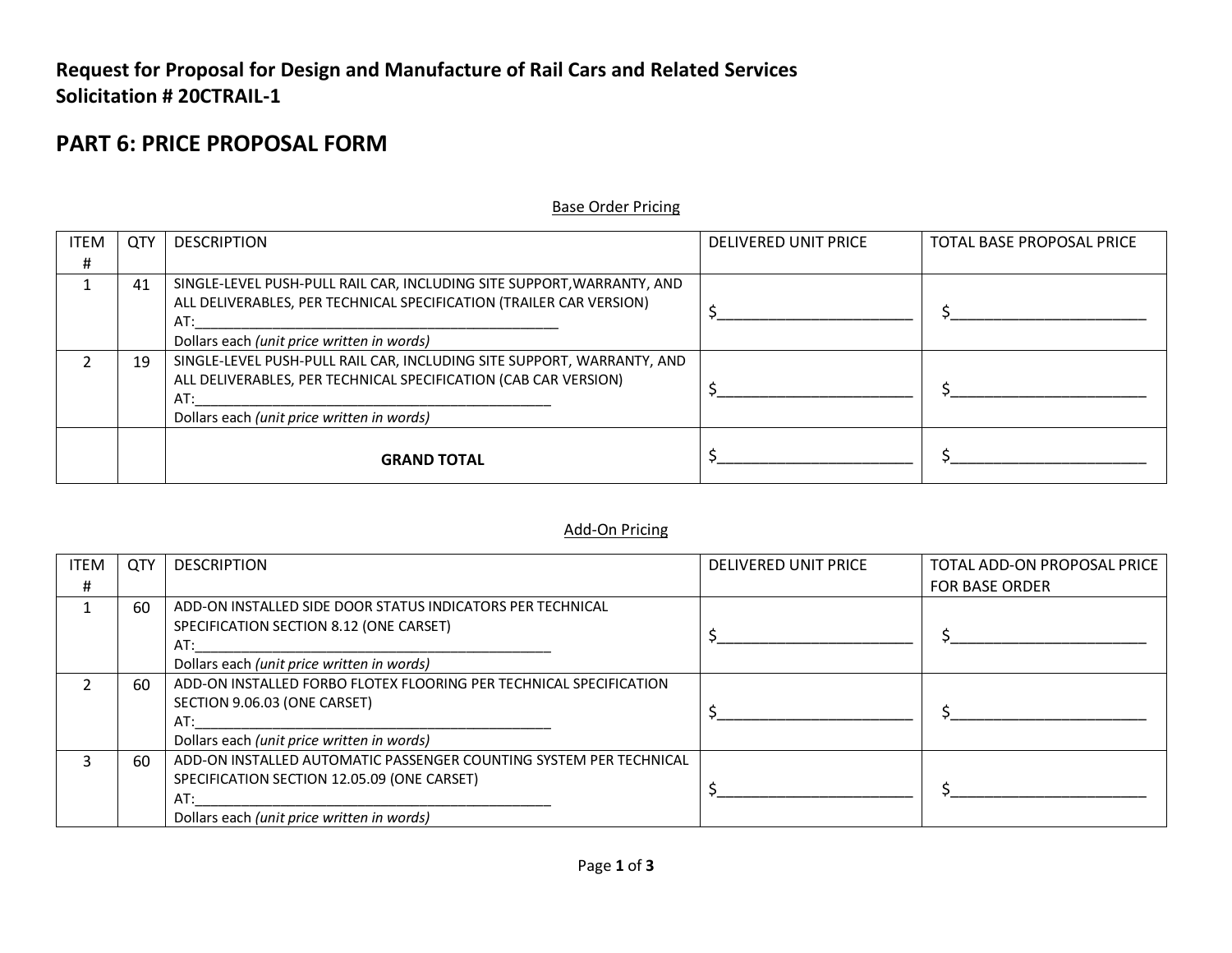| <b>ITEM</b><br># | QTY            | <b>DESCRIPTION</b>                                                                                                                                                                                                                                                                                                                                                                                                | <b>DELIVERED UNIT PRICE</b> | TOTAL OPTION PROPOSAL PRICE |
|------------------|----------------|-------------------------------------------------------------------------------------------------------------------------------------------------------------------------------------------------------------------------------------------------------------------------------------------------------------------------------------------------------------------------------------------------------------------|-----------------------------|-----------------------------|
| 1A               | 8              | ADDITIONAL SINGLE-LEVEL PUSH-PULL RAIL CAR, INCLUDING SITE SUPPORT AND<br>WARRANTY, PER TECHNICAL SPECIFICATION (TRAILER CAR VERSION)<br>AT:<br>Dollars each (unit price written in words)                                                                                                                                                                                                                        | \$                          |                             |
| 1B               | 4              | ADDITIONAL SINGLE-LEVEL PUSH-PULL RAIL CAR, INCLUDING SITE SUPPORT AND<br>WARRANTY, PER TECHNICAL SPECIFICATION (CAB CAR VERSION)<br>AT:<br>Dollars each (unit price written in words)                                                                                                                                                                                                                            | \$                          |                             |
| 2A               | 12             | ADDITIONAL SINGLE-LEVEL PUSH-PULL RAIL CAR, INCLUDING SITE SUPPORT AND<br>WARRANTY, PER TECHNICAL SPECIFICATION (TRAILER CAR VERSION)<br>AT:<br>Dollars each (unit price written in words)                                                                                                                                                                                                                        | $\sharp$                    |                             |
| 2B               | $\overline{3}$ | ADDITIONAL SINGLE-LEVEL PUSH-PULL RAIL CAR, INCLUDING SITE SUPPORT AND<br>WARRANTY, PER TECHNICAL SPECIFICATION (CAB CAR VERSION)<br>AT: the contract of the contract of the contract of the contract of the contract of the contract of the contract of the contract of the contract of the contract of the contract of the contract of the contract of the contra<br>Dollars each (unit price written in words) | $\ddot{\mathsf{S}}$         |                             |
| 3A               | 13             | ADDITIONAL SINGLE-LEVEL PUSH-PULL RAIL CAR, INCLUDING SITE SUPPORT AND<br>WARRANTY, PER TECHNICAL SPECIFICATION (TRAILER CAR VERSION)<br>Dollars each (unit price written in words)                                                                                                                                                                                                                               | $\sharp$                    |                             |
| 3B               | $2^{\circ}$    | ADDITIONAL SINGLE-LEVEL PUSH-PULL RAIL CAR, INCLUDING SITE SUPPORT AND<br>WARRANTY, PER TECHNICAL SPECIFICATION (CAB CAR VERSION)<br>Dollars each (unit price written in words)                                                                                                                                                                                                                                   | $\sharp$                    |                             |
| 4A               | 26             | ADDITIONAL SINGLE-LEVEL PUSH-PULL RAIL CAR, INCLUDING SITE SUPPORT AND<br>WARRANTY, PER TECHNICAL SPECIFICATION (TRAILER CAR VERSION)<br>AT:<br>Dollars each (unit price written in words)                                                                                                                                                                                                                        | $\ddot{\mathsf{S}}$         | $\sharp$                    |
| 4B               | 4              | ADDITIONAL SINGLE-LEVEL PUSH-PULL RAIL CAR, INCLUDING SITE SUPPORT AND<br>WARRANTY, PER TECHNICAL SPECIFICATION (CAB CAR VERSION)<br>AT:<br>Dollars each (unit price written in words)                                                                                                                                                                                                                            | $\sharp$                    |                             |
| 5A               | Lot            | POST-WARRANTY SERVICE AND SUPPORT FOR THE RAIL CARS PER SCOPE OF<br>WORK (INITIAL 10-YEAR PERIOD)<br>AT:<br>Dollars each (unit price written in words)                                                                                                                                                                                                                                                            | N/A                         |                             |